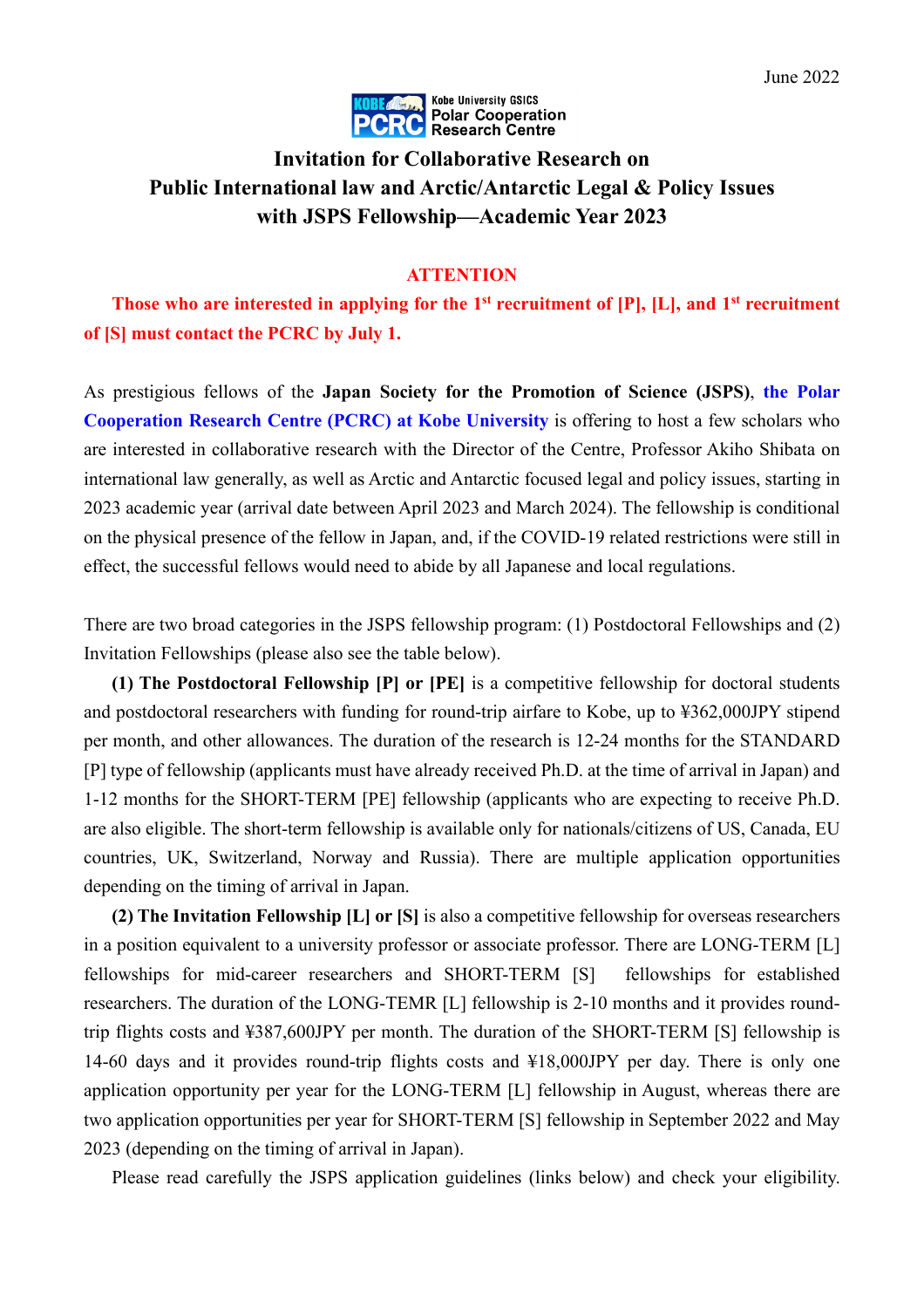

Please note that the JSPS fellowship application process requires a close communication with the receiving professor well before the deadlines, involving several documents co-produced by the applicant and the receiving professor. The PCRC is looking for those applicants who have concrete plans to come to Kobe to do specific collaborative research.

Please check the type of fellowship and the deadlines for each round of recruitment on the table below. The first draft of the application prepared by the applicant must be submitted to the PCRC at least one month before the deadline of Kobe University shown in the table. Before that, it is necessary to discuss with Prof. Shibata about the research plan and the time of arrival in Japan, so please prepare for the application with sufficient time.

From the above point of view, please contact the PCRC at least 2 months before the deadline listed in the table. **Those interested in applying for the 1st recruitment of [P], [L], and 1st recruitment of [S] must contact the PCRC by July 1.**

For the initial show of interest, please provide the following information and send them to the  $PCRC <$  [pcrc\\_apply@people.kobe-u.ac.jp](mailto:pcrc_apply@people.kobe-u.ac.jp) >:

- (i) The type of the fellowship and the round of recruitment for which you would like to apply (after carefully checking your eligibility);
- (ii) The expected arrival and departure dates of your preferred stay in Kobe;
- (iii) Your CV, including your nationality/citizenship, birthdate, the date or expected date of your doctoral degree; and
- (iv) Your research topic, with the explanation how that topic contributes to the research undertaken at PCRC and/or by Professor Shibata.

Please refer to the PCRC website for the research activities undertaken at Kobe PCRC and for previous JSPS fellows hosted by the Centre.

PCRC website:<http://www.research.kobe-u.ac.jp/gsics-pcrc/index.html>

## **JSPS Application Guidelines**

Postdoctoral Fellowship:<https://www.jsps.go.jp/english/e-fellow/application-23.html> Invitational Fellowship:<https://www.jsps.go.jp/english/e-inv/application/2023application.html>